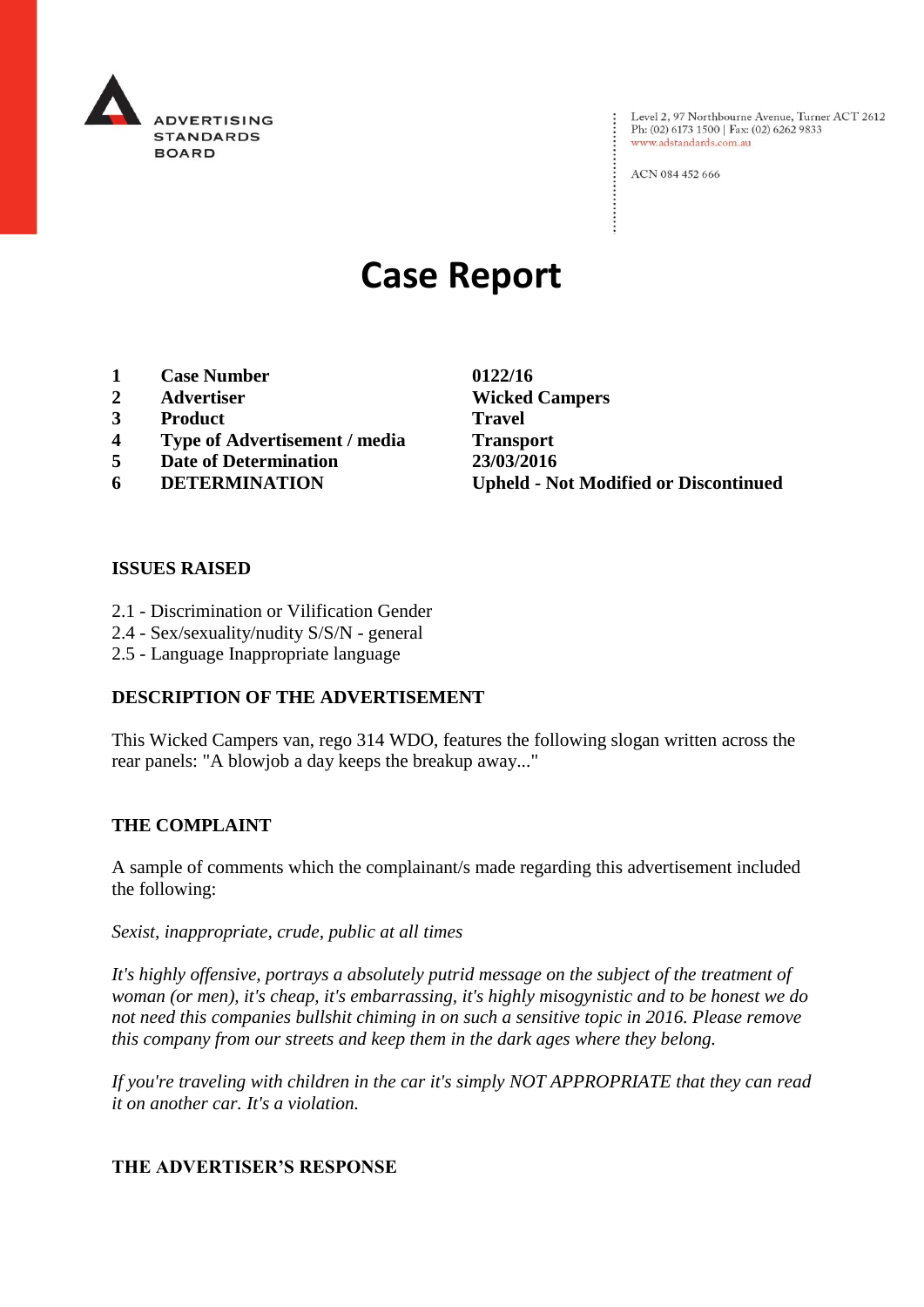Comments which the advertiser made in response to the complainant/s regarding this advertisement include the following:

*The advertiser did not provide a response.*

## **THE DETERMINATION**

The Advertising Standards Board ("Board") considered whether this advertisement breaches Section 2 of the Advertiser Code of Ethics (the "Code").

The Board noted the complainants' concerns that the advertisement is degrading to women and features sexualised language which is not appropriate for display outdoors where children can view it.

The Board viewed the advertisement and noted the advertiser did not provide a response.

The Board considered whether the advertisement complied with Section 2.1 of the Code which requires that 'advertisements shall not portray or depict material in a way which discriminates against or vilifies a person or section of the community on account of race, ethnicity, nationality, gender, age, sexual preference, religion, disability, mental illness or political belief.'

The Board noted that this advertisement is a slogan on the rear of a Wicked Campers' van: "A blowjob a day keeps the breakup away…"

The Board noted the complainants' concerns that the advertisement is degrading to women but considered that no gender is referenced in the advertisement and the sexual reference could be applicable to a man as well as a woman. As the advertisement does not identify a particular gender, or make any specific reference to a woman, the Board considered that the advertisement did not portray or depict material in a way which discriminates against or vilifies a person or section of the community on account of gender.

The Board determined that the advertisement did not breach Section 2.1 of the Code.

The Board then considered whether the advertisement was in breach of Section 2.4 of the Code. Section 2.4 of the Code states: "Advertising or Marketing Communications shall treat sex, sexuality and nudity with sensitivity to the relevant audience".

The Board noted that they had previously upheld a similar complaint in case 0078/13 where:

"The Board noted that the advertisement makes reference to a sexual act (blow job) and that the phrase in its entirety is a Chuck Norris joke which would be familiar to some members of the community. The Board considered however that regardless of whether you were familiar with the joke, in the Board's view the reference to a blow job is blatantly sexual and is not appropriate for a broad community who could easily see this advertisement."

In the current advertisement the Board noted that it is on a van driving around and is available to be seen by a broad audience. The Board noted that the reference to a sexual act, a blowjob, is explicit and would be offensive to many members of the community including